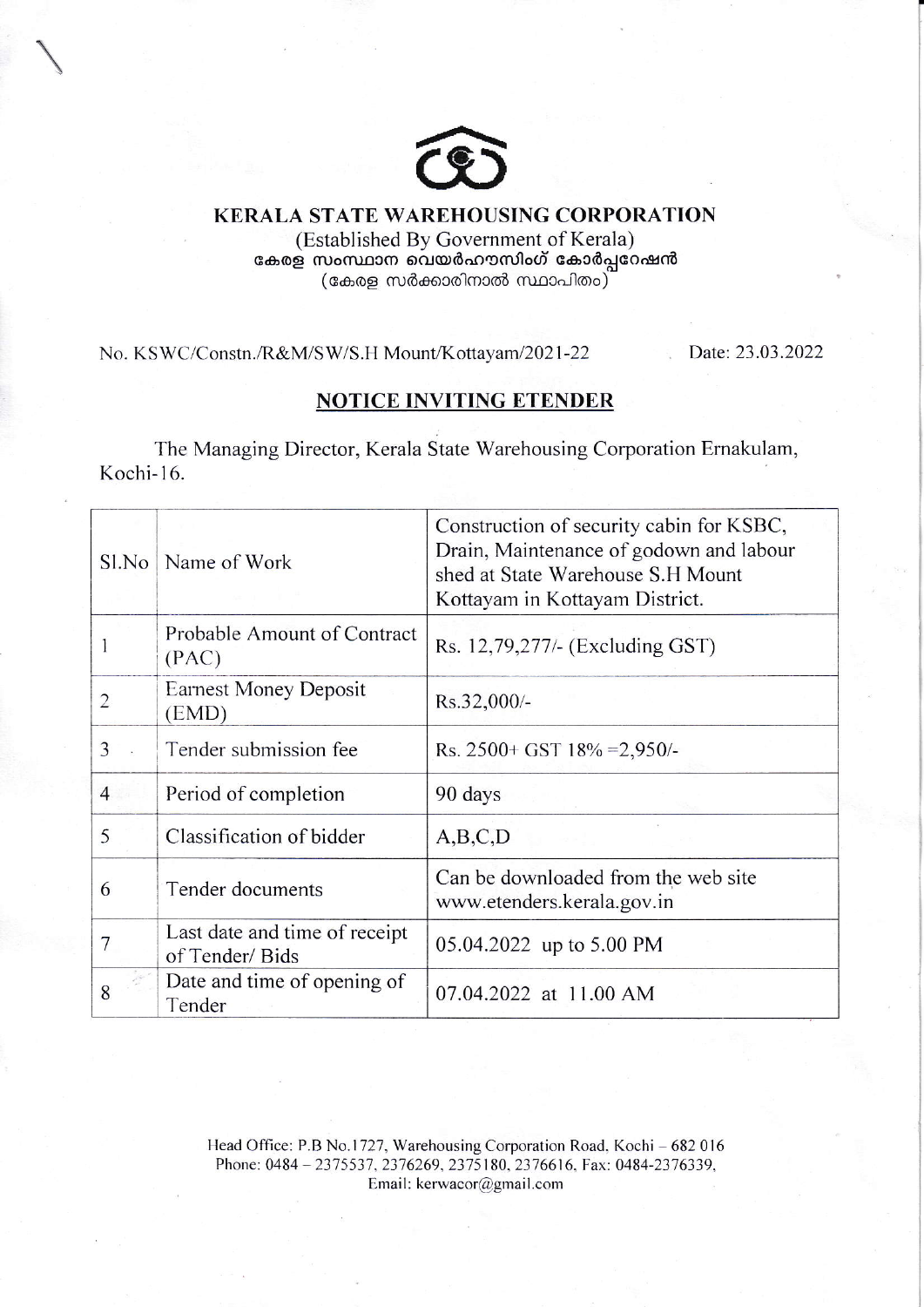Tender documents and tender schedule may be downloaded free of cost fiom the e-GP Website www.etenders.kerala.gov.in. A bid submission fee of Rs. 2,950/-<br>shall be remitted as online pour ant shall be remitted as online paymenr.

All bid/ tender documents are to be submitted online only and in the designated cover(s)/envelope(s) on the e-GP website. Tenders/ bids shall be accepted only through online mode on the e-GP website and no manual submission of the same shall be entertained. Late tenders will not be accepted.

Tender conditions duly filled and signed, copy of valid Registration certificate duly self attested, Original Preliminary Agreement in stamp paper worth Rs.200/-, E payment form duly filled and EMD exemption Certificate (if any) shall be submitted online and subsequently in a separate cover physically on or before  $06.04.2022$  5PM. More details on EMD & Cost of Tender documents/ bid submission fee are mentioned in the tender notice.

11.00 AM by the Executive Engineer < Competent Tender Opening Authority> in the presence of the Bidders / their representatives who wish to attend at the above address. If the tender opening date happens to be on a holiday or non-working day due to any other valid reason, the tender opening process will be done on the next working day at same time and place. The bids shall be opened online at the office of the Managing Director, Kerala State Warehousing Corporation, PB No. 1727, Kochi-16 on 07.04.2022 at

Online Tenders/ bids are to be accompanied with a preliminary agreement executed in Kerala stamp paper worth Rs.200/-. Tenders/ bids received online without the preliminary agreement will not be considered and shall be summarily rejected. Further details can be had from the NIT or Office of the Executive Engineer, Kerala State Warehousing Corporation during working hours.

All other existing conditions related to e-tendering of Kerala PWD will be applicable in this tender also. The Kerala State Warehousing Corporation will not be responsible for any error like missing of schedule data while

Immudach

Managing Director Whe Es

Head Office: P.B No.1727, Warehousing Corporation Road, Kochi - 682 016 Phone: 0484 - 2375537, 2376269, 2375180, 2376616, Fax: 0484-2376339, Email: kerwacor@gmail.com